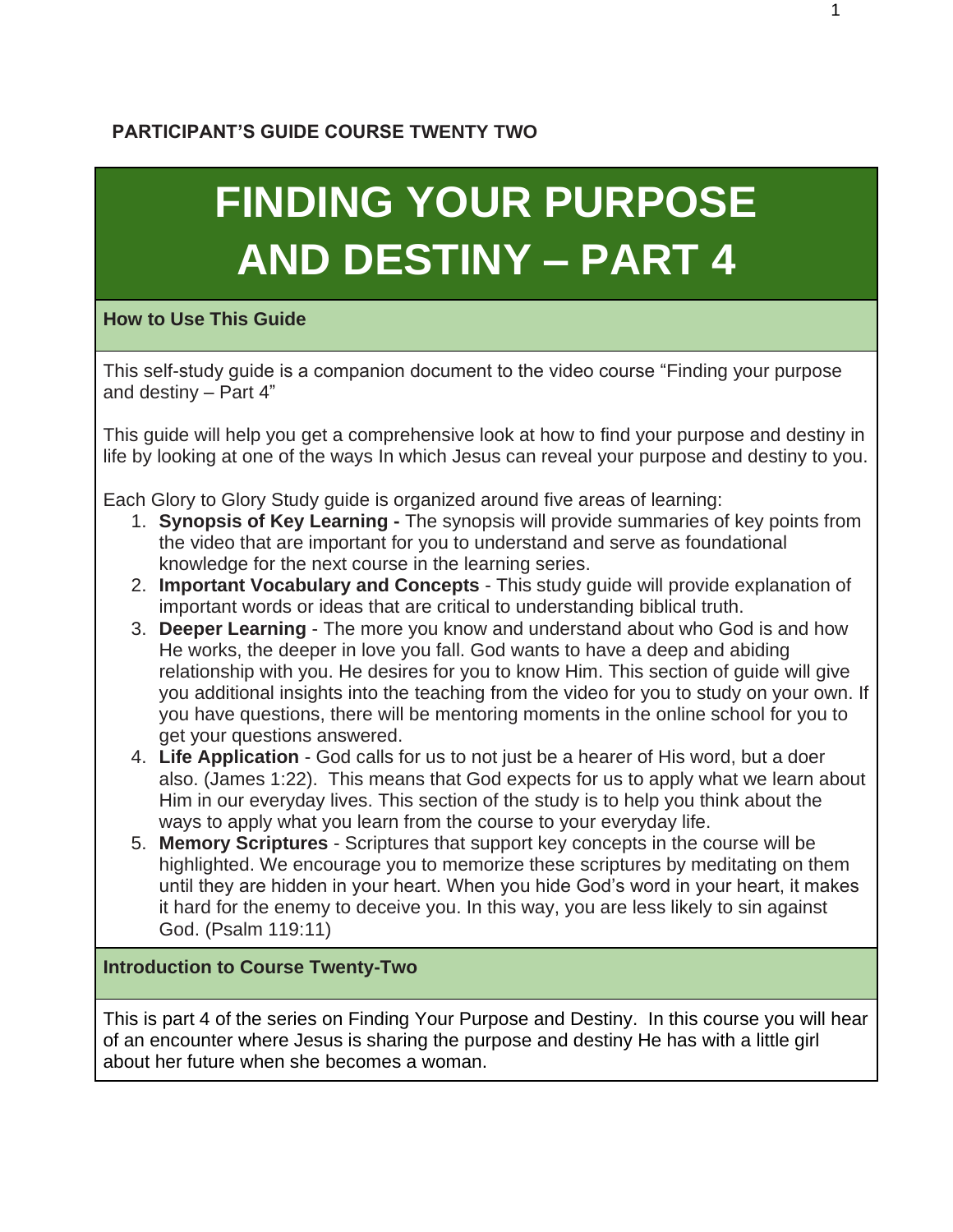

| Finding Your Purpose and Destiny - Part 4    |                                                                                                                                                                                                                                                                                                                                                                                                                                                                                                                                                                                                                                                                |
|----------------------------------------------|----------------------------------------------------------------------------------------------------------------------------------------------------------------------------------------------------------------------------------------------------------------------------------------------------------------------------------------------------------------------------------------------------------------------------------------------------------------------------------------------------------------------------------------------------------------------------------------------------------------------------------------------------------------|
| <b>Synopsis</b>                              | Jesus reveals our purpose and destiny to us in many ways. In this course<br>you will hear of an encounter that Jesus has with a little girl to show her<br>what her purpose and destiny will be when she grows up.                                                                                                                                                                                                                                                                                                                                                                                                                                             |
| <b>Key</b><br>Vocabulary/<br><b>Concepts</b> | Greek - Menó: Abide<br>Phonetic Spelling : (men'-o)<br>Strong's Concordance 3306<br>to stay, abide, remain, wait, endure, continue, staying                                                                                                                                                                                                                                                                                                                                                                                                                                                                                                                    |
| <b>Deeper</b><br>Learning                    | Since finding your purpose and destiny comes from God, then any one of<br>the Three in the Godhead can speak to you about this.<br>Some may have encounters with Jesus while others with the Holy Spirit<br>and others with Abba Father.<br>Generally, your encounters and interactions with God will begin with the<br>one you are most comfortable with and grow into a relationship with each<br>one over time.<br>Therefore, you can have an encounter with the Holy Spirit or dreams from<br>God through the Holy Spirit on your destiny. You must be open to the<br>many different forms and ways in which God will use to communicate this<br>with you. |
| Life<br><b>Application</b>                   | It is impossible for you to find your purpose and destiny without having an<br>intimate relationship with Jesus Christ. It is in the abiding that He will begin<br>to reveal things to you about your future.<br>Spending time waiting on the Lord is then critical in coming to this<br>revelation. In spending time with the Lord our ears and spirit will become<br>very attuned to His voice so that when that moment of visitation and<br>encounter comes you will easily recognize Him.<br>God never wants to leave us in the dark so on one of these occasions He<br>will show up and tell you what He wants you to do. Always remember that            |

2